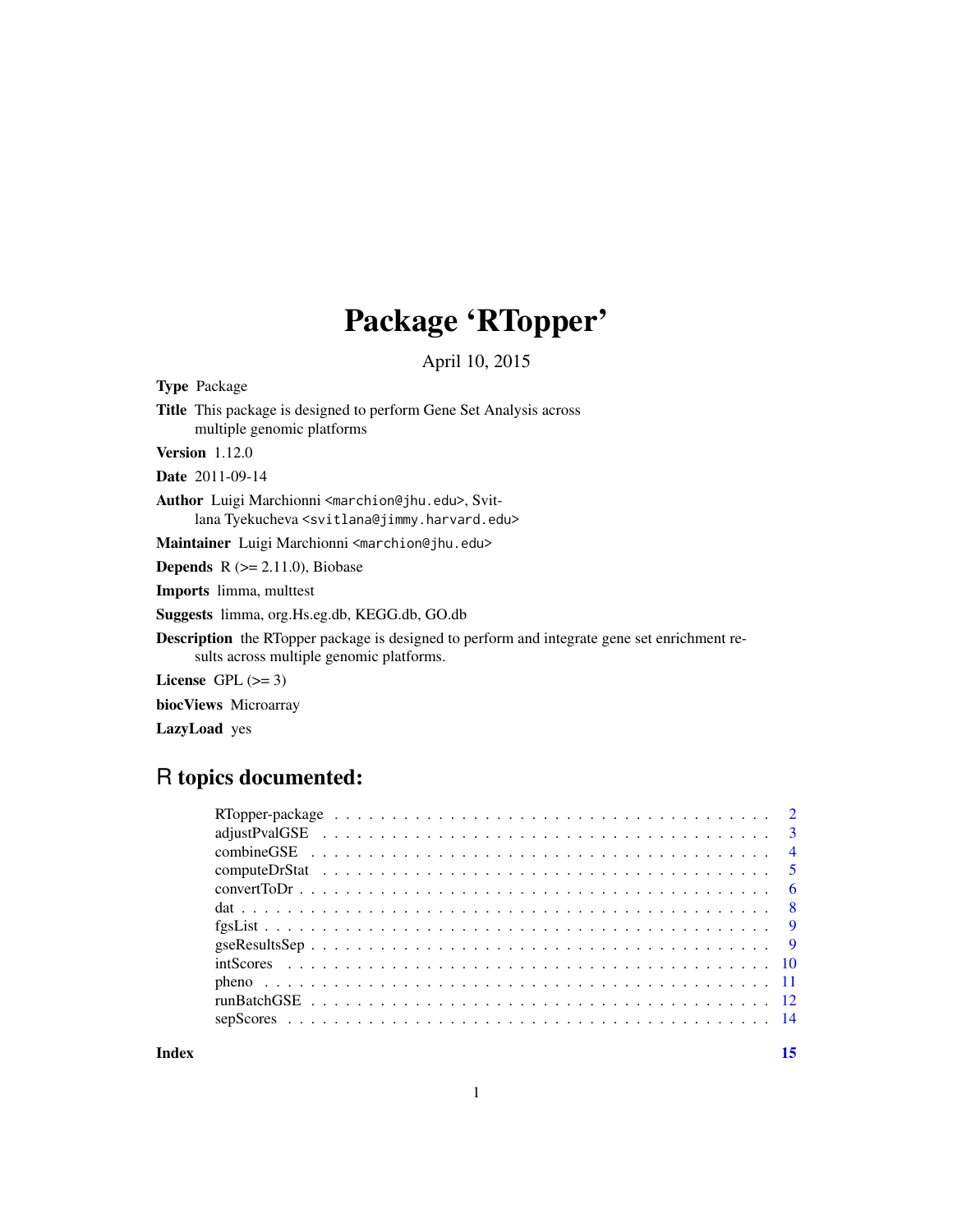<span id="page-1-0"></span>RTopper-package *A package to perform run Gene Set Enrichment across genomic platforms*

#### Description

Gene sets analysis considers whether genes sharing a biological property also behave in a related way in experimental data. This technique is commonly used in high throughput genomic analyses to assist results interpretation, and has been successfully applied in cancer genome projects for integrating information from multiple genome-wide assays. The RTopper package uses gene sets analysis to overcome the diversity of genomic data providing the statistical framework for integration across data types.

#### Details

| Package: | RTopper                |
|----------|------------------------|
| Type:    | Package                |
| Version: | 0.1                    |
| Date:    | 2010-11-12             |
| License: | GPL version 3 or newer |

#### RTopper package features

Rtopper enables two gene set-based data integration approaches:

- 1 Integration+GSA: computing integrated gene-to-phenotype association scores, followed by conventional gene sets analysis;
- 2 GSA+Integration: computing consensus significance score after all data types are analyzed individually;
- 3 Use of alternative enrichment test: RTopper uses the Wilcoxon rank-sum test for enrichment testing, however alternative tests can be defined and used;
- 4 Multiple testing correction: RTopper enables adjustment of p-values obtained from enrichment analysis;

#### Author(s)

Luigi Marchionni <marchion@jhu.edu>

#### References

Svitlana Tyekucheva, Luigi Marchionni, Rachel Karchin, and Giovanni Parmigiani. "Integrating diverse genomic data using gene sets." Manuscript submitted.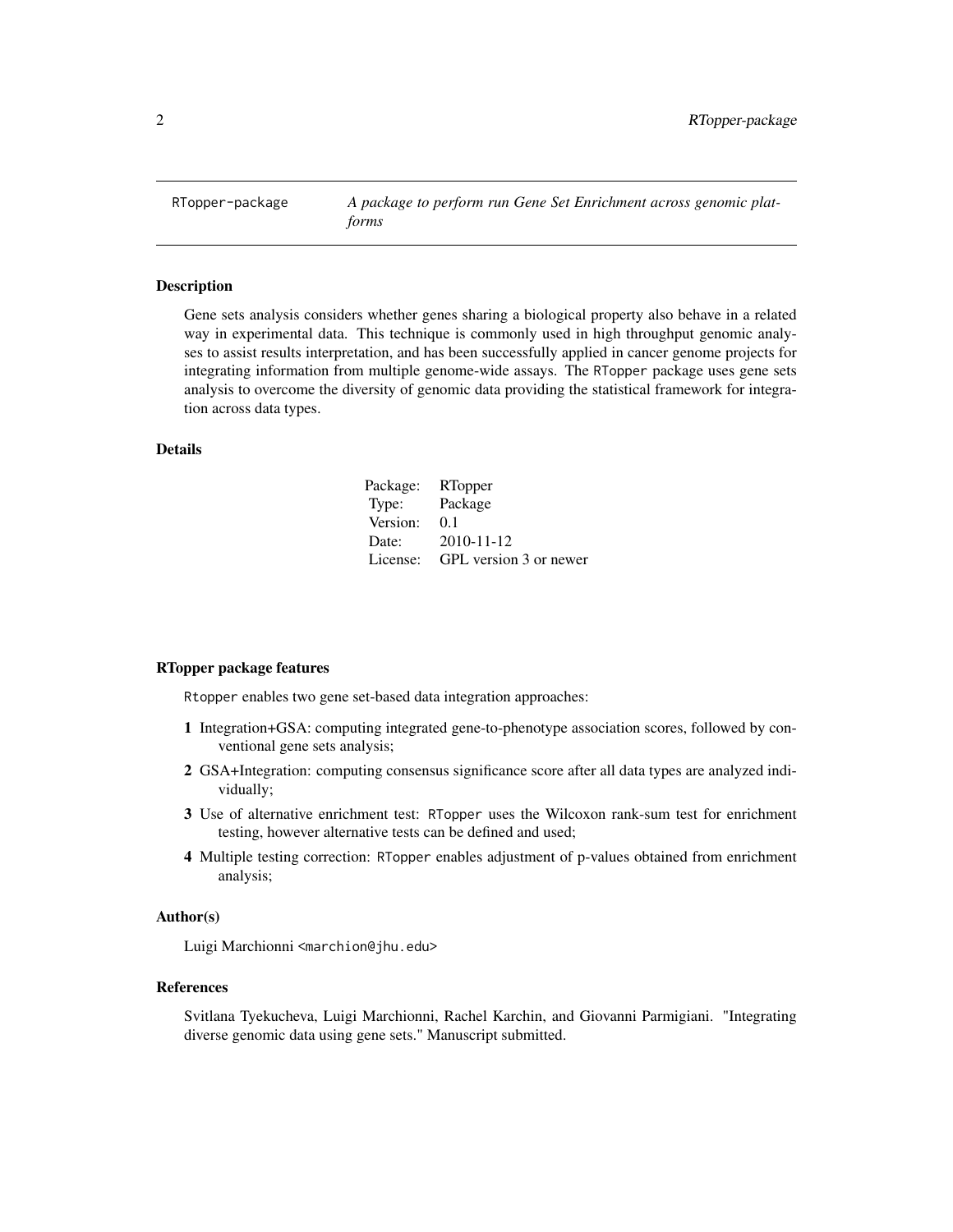<span id="page-2-1"></span><span id="page-2-0"></span>

#### **Description**

This function is an interface to the [mt.rawp2adjp](#page-0-0) function contained in the multtest package. adjustPvalGSE works on outputs from [runBatchGSE](#page-11-1) and [combineGSE](#page-3-1) returning adjusted p-values

#### Usage

```
adjustPvalGSE(gseOut, proc = "BH", alpha = 0.05 , na.rm = FALSE)
```
#### Arguments

| gse0ut | list of lists, either the output from runBatchGSE, or the output from combineGSE                                                                                                                                                                                                                 |
|--------|--------------------------------------------------------------------------------------------------------------------------------------------------------------------------------------------------------------------------------------------------------------------------------------------------|
| proc   | character, the method to be used for p-values adjusting. This parameter will<br>be passed to the mt. rawp2adjp function from the multerest package. The<br>available options include: "Bonferroni", "Holm", "Hochberg", "SidakSS",<br>code"SidakSD", "BH" (the default), "BY", "ABH", and "TSBH" |
| alpha  | numeric, the nominal type I error rate                                                                                                                                                                                                                                                           |
| na.rm  | logical, the option for handling NA values in the list of raw p-values                                                                                                                                                                                                                           |

#### Details

The adjustPvalGSE function performs p-value adjusting for multiple testing correction on the list of lists resulting from enrichment analysis obtained using the [runBatchGSE](#page-11-1) and [combineGSE](#page-3-1) functions. This functions is based on the mt. rawp2adjp function contained in the multtest package.

#### Value

For each vector of p-value contained in the gseOut input object a data.frame is returned, containing original p-value and corrected p-values

### Author(s)

Luigi Marchionni <marchion@jh.edu>

#### References

Svitlana Tyekucheva, Luigi Marchionni, Rachel Karchin, and Giovanni Parmigiani. "Integrating diverse genomic data using gene sets." Manuscript submitted.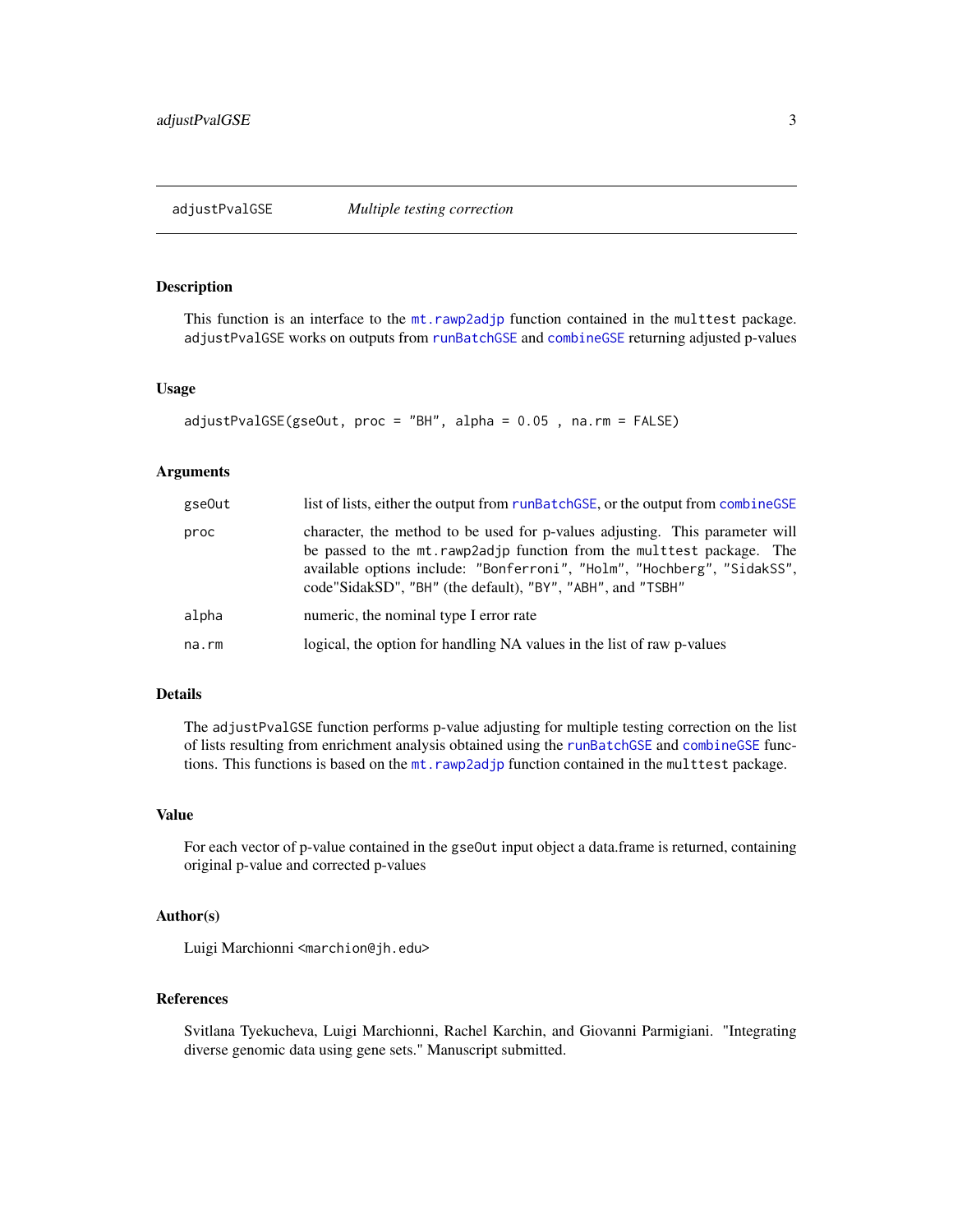#### <span id="page-3-0"></span>Examples

```
###load gse analysis results for separate gene-to-phenotype score
data(gseResultsSep)
```
###adjust for multiple testing using the Benjamini and Hochberg method gseABS.int.BH <- adjustPvalGSE(gseResultsSep)

```
###adjust for multiple testing using the Holm method
gseABS.int.holm <- adjustPvalGSE(gseResultsSep, proc = "Holm")
```
<span id="page-3-1"></span>combineGSE *Combines GSE results*

#### Description

Combines GSE results obtained from a sepatate set of gene-to-phenotypes scores

#### Usage

combineGSE(gseOut, method)

#### Arguments

| gse0ut | a list of lists containing the enrichment results to be combined. This is usu-<br>ally the the output of runBatchGSE obtained from a set of distinct genes-to-<br>phenotype scores (usually one per genomic platform)                                                                                                                                                                                                                                                        |
|--------|------------------------------------------------------------------------------------------------------------------------------------------------------------------------------------------------------------------------------------------------------------------------------------------------------------------------------------------------------------------------------------------------------------------------------------------------------------------------------|
| method | character, this argument specifies the method used to combine the enrichment<br>results obtained from distinct genes-to-phenotype scores (usually one per ge-<br>nomic platform). Available options are the computation of the geometric or<br>arithmetic means, the use of the median, the selection of the minimun or the<br>maximum enrichment score, and the random selection of a score (respectively<br>"geometricMean", "mean", "median", "min", "max", and "random") |

#### Details

This function summarize enrichment results obtained from distinct gene-to-phenotypes scores (usually one per genomic platform) by one of several alternative methods.

#### Value

The output is a list of lists containing integrated enrichment results for all FGS collections

#### Author(s)

Luigi Marchionni <marchion@jhu.edu>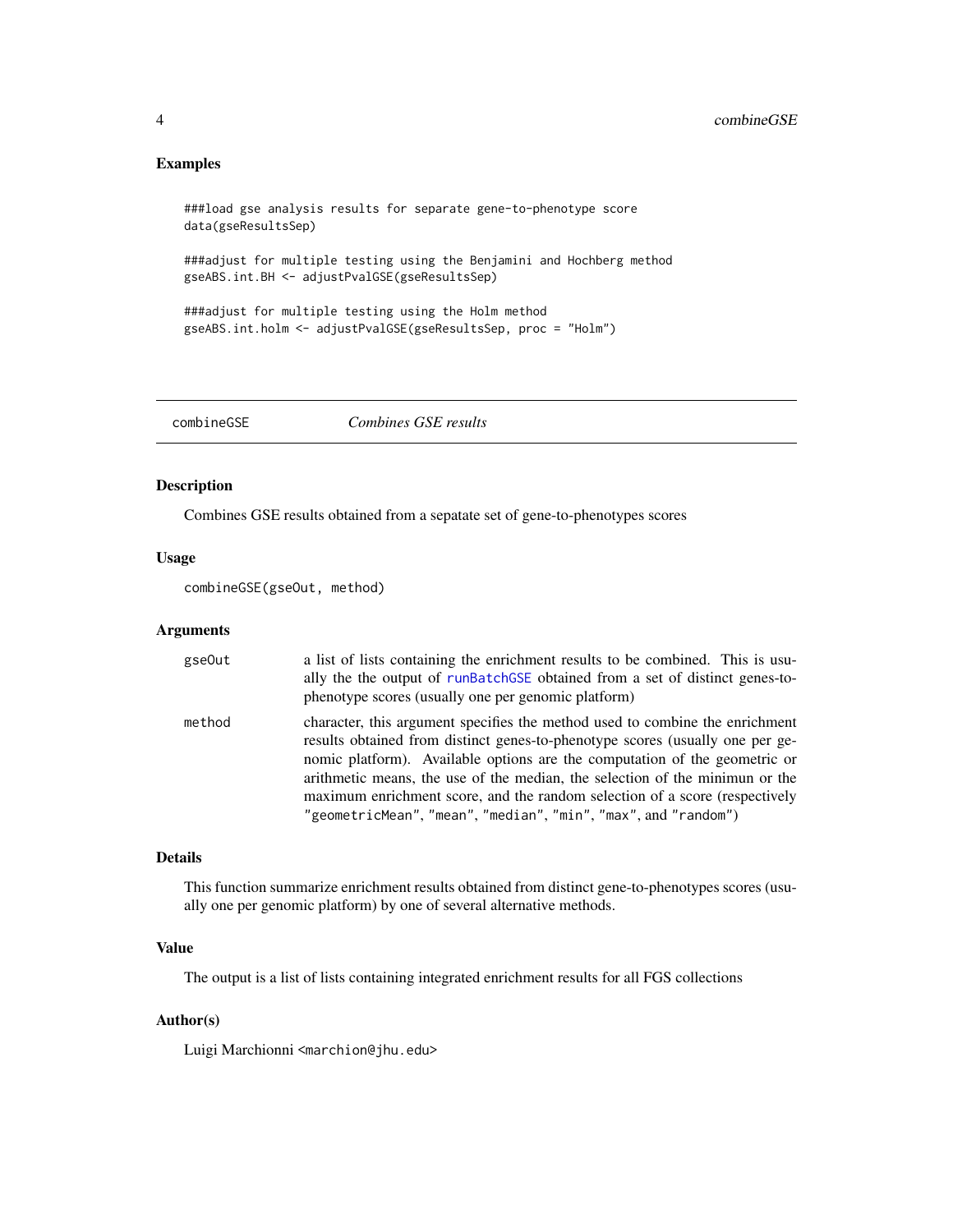#### <span id="page-4-0"></span>computeDrStat 5

#### References

Svitlana Tyekucheva, Luigi Marchionni, Rachel Karchin, and Giovanni Parmigiani. "Integrating diverse genomic data using gene sets." Manuscript submitted.

#### Examples

```
###load gse analysis results for separate gene-to-phenotype score
data(gseResultsSep)
###combine enrichment score results using geometric mean
gseABS.sep.geoMean <- combineGSE(gseResultsSep, method="geometricMean")
###combine enrichment score results using maximum value
gseABS.sep.max <- combineGSE(gseResultsSep, method="max")
```
<span id="page-4-1"></span>computeDrStat *Computes gene-to-phenotype associations scores*

#### Description

computeDrStat Computes gene-to-phenotype associations scores, using as input the output from convertToDr.

#### Usage

```
computeDrStat(data, columns = c(1:(ncol(data)-1)), method = "dev", integrate = TRUE)
```
#### Arguments

| data      | a list of data. frames containing genomic measurements. Each element of dataIntersection<br>must account for the same set of patients (columns) and genes (rows) |
|-----------|------------------------------------------------------------------------------------------------------------------------------------------------------------------|
| columns   | a data frame indicating patients' phenotypic class                                                                                                               |
| method    | character, the number of genomic platforms                                                                                                                       |
| integrate | logical, wheter to integrate the gene-to-phenotype scores across platform or re-<br>turn separates scores for each platform                                      |

#### Details

This function allows computing gene-to-phenotype association scores, using as input the genecentered list produced by computeDr. The computeDrStat function works separately on each gene-centered data.frame created by the convertToDr function, assuming that the phenotype information is stored in the last column named "response". It is possible computing both separate association scores for each platform, as well as an integrated score, as specified by the integrate arguments. There are currently three methods available for obtaining the scores (see Tyekucheva et al, manuscript under review), as specified by the methods argument: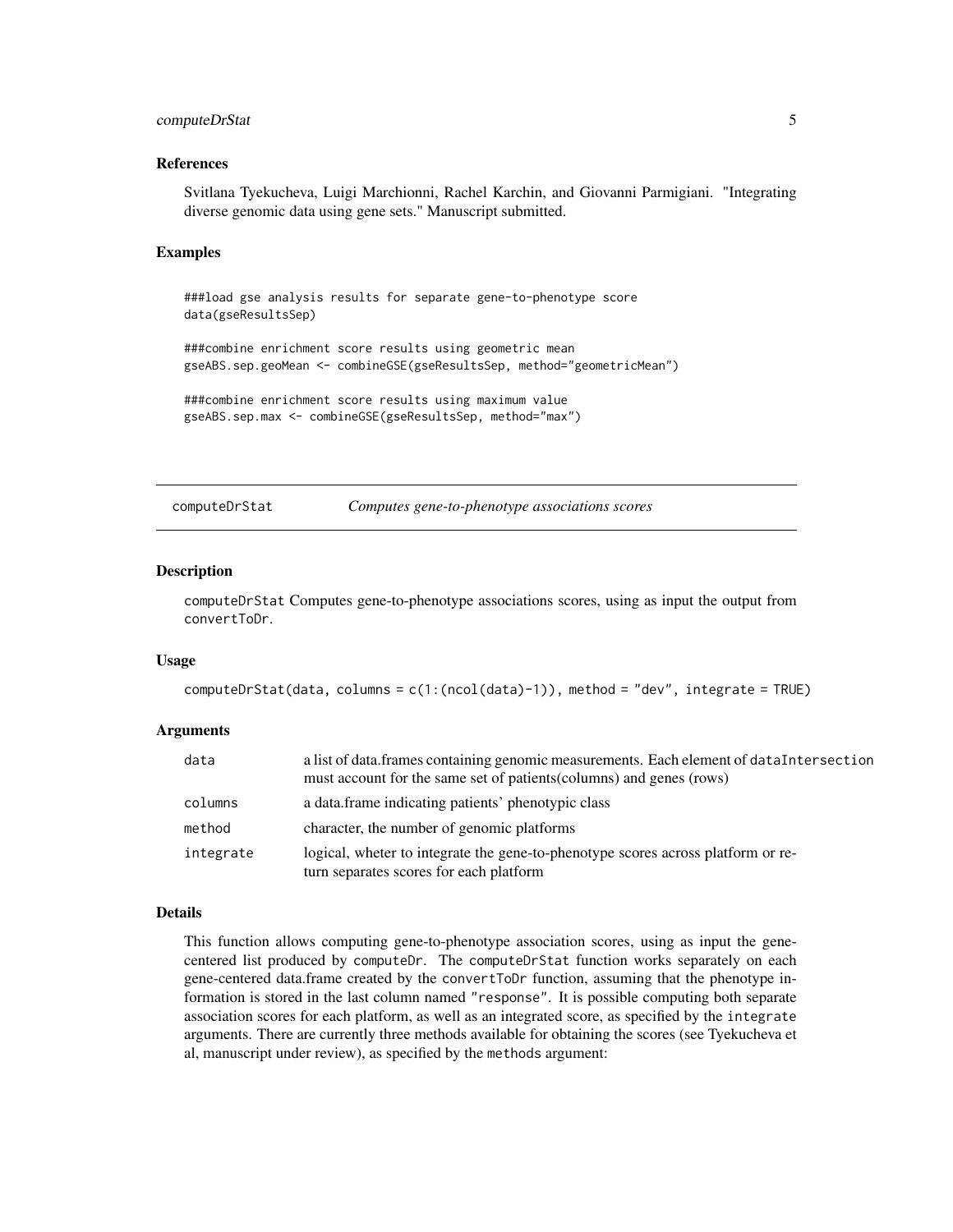<span id="page-5-0"></span>"dev": this approach computes the score as the difference of deviances;

"aic": this approach computes the score as the Akaike information criterion for model selection;

"bic": this approach computes the score as the penalized likelihood ratio;

#### Value

A list of named vectors containing separate or integrared gene-to-phenotype association scores.

#### Author(s)

Luigi Marchionni <marchion@jhu.edu>

#### References

Svitlana Tyekucheva, Luigi Marchionni, Rachel Karchin, and Giovanni Parmigiani. "Integrating diverse genomic data using gene sets." Manuscript submitted.

#### Examples

```
###load data
data(exampleData)
###convert
dataDr <- convertToDr(dat, pheno, 4)
###compute the integrated score
bicStatIntegrated <- computeDrStat(dataDr, columns = c(1:4), method="bic", integrate = TRUE)
###compute separate scores for each genomic platform
```
bicStatSeparate <- computeDrStat(dataDr, columns = c(1:4), method="bic", integrate = FALSE)

<span id="page-5-1"></span>

| convertToDr |
|-------------|
|-------------|

Converts genomic data to a list suitable for computing gene-to*phenotype scores*

#### Description

convertToDr converts genomic data into a list further used for computing gene-to-phenotype association scores.

#### Usage

```
convertToDr(dataIntersection, response, nPlatforms = length(data))
```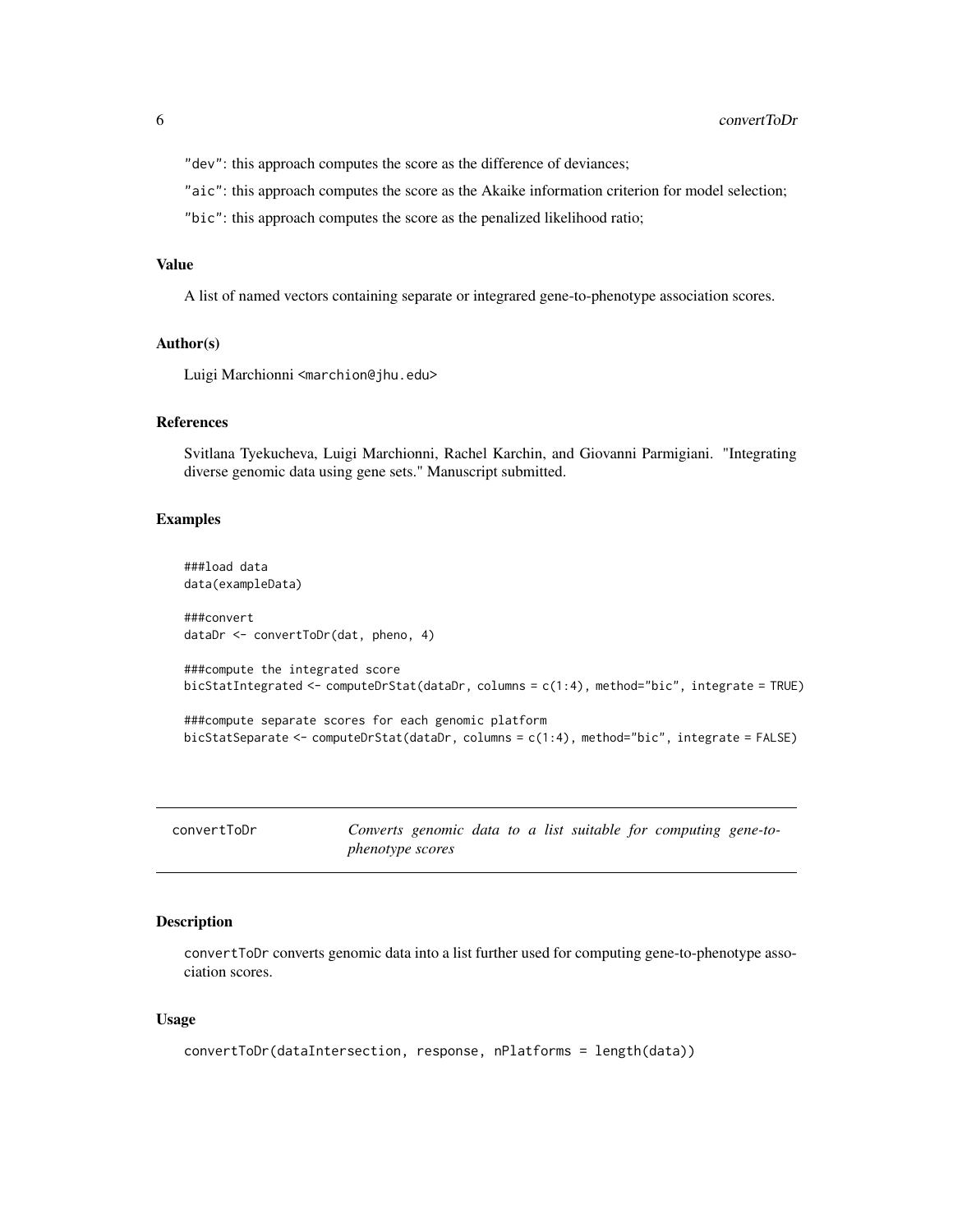#### convertToDr 7

#### **Arguments**

| dataIntersection |                                                                                                                                                                  |  |
|------------------|------------------------------------------------------------------------------------------------------------------------------------------------------------------|--|
|                  | a list of data. frames containing genomic measurements. Each element of dataIntersection<br>must account for the same set of patients (columns) and genes (rows) |  |
| response         | a data frame indicating patients' phenotypic class                                                                                                               |  |
| nPlatforms       | numeric, the number of genomic platforms                                                                                                                         |  |

#### Details

This function coverts a list of data.frames containing distinct genomic measurtements performed on the same patients into a gene-centered used in further analyses for computing gene-to-phenotype scores. Data.frame in the input list (dataIntersection) must have the same dimentions, with columns being patients, and rows being genes. Column names identify the patients, while rownames identify the genes. The argument response is used to pass phenotypic information about samples to be analyzed. This is a simple two columns data.frame in which the first column correspond to patients identifiers, and the second column to the phenotypic response encoded as binary class (using the integers 0 and 1). The nPlatforms argument specifies the number of platforms that will be analyzed.

#### Value

A list of data.frames, one for each analyzed gene, summarizing all genomic measurements and phenotipic information across patients and platforms.

#### Author(s)

Luigi Marchionni <marchion@jhu.edu>

#### References

Svitlana Tyekucheva, Luigi Marchionni, Rachel Karchin,and Giovanni Parmigiani "Integrating diverse genomic data using gene sets." Manuscript submitted.

#### Examples

```
###load data
data(exampleData)
```
###convert dataDr <- convertToDr(dat, pheno, 4)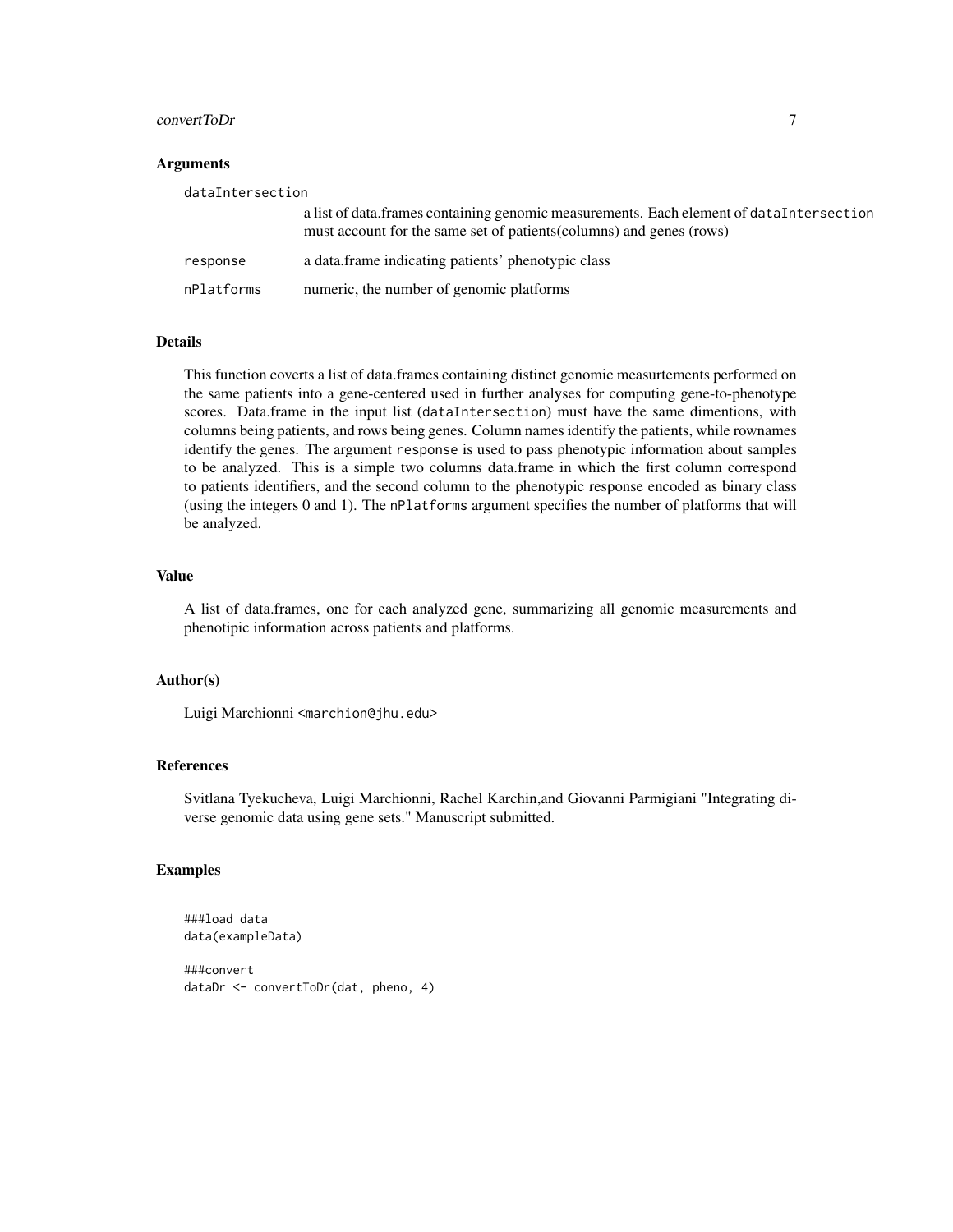#### <span id="page-7-1"></span><span id="page-7-0"></span>Description

A small subset of pre-processed Glioblasoma Multiforme (GBM) genomic data from The Cancer Genome Atlas (TCGA) project, encompassing Differential Gene Expression (DGE), and Copy Number Variation (CNV). Can be used as input to [convertToDr](#page-5-1).

#### Usage

data(exampleData)

#### Format

This object is a list of 4 data.frames containing genomic measurements obtained across distinct genomic scopes (copy number variation and gene expression), platforms (Affymetrix and Agiles), and laboratories. In particular each data.frame consist of 500 gene measurements (by rows), for 95 distinct patients (by columns) from the following 4 distinct platforms:

"dat.affy": DGE obtained using Affymetrix microarrays;

"dat.agilent": DGE obtained using Agilent microarrays;

"dat.cnvHarvard": CNV data obtained at Harvard;

"dat.cnvMskcc": CNV data obtained at Memorial Sloan Ketterng Cancer Center;

#### Source

The Cancer Genome Atlas (TCGA) project <http://cancergenome.nih.gov/>

#### References

The Cancer Genome Atlas (TCGA) Research Network. "Comprehensive genomic characterization defines human glioblastoma genes and core pathways". *Nature*, 2008, October 23; 455(7216): 1061-1068

#### Examples

```
data(exampleData)
ls()class(dat)
names(dat)
sapply(dat,class)
sapply(dat,dim)
```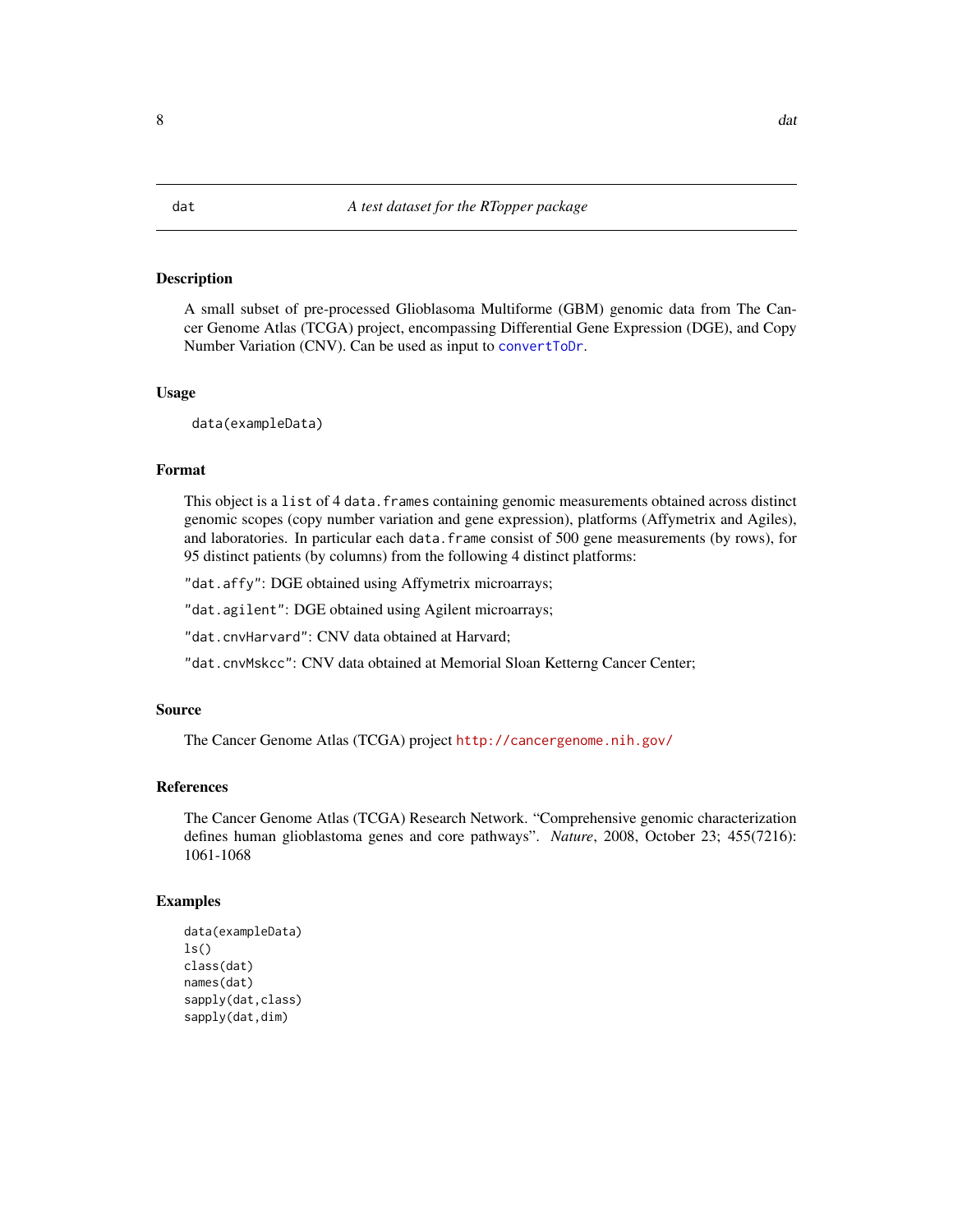<span id="page-8-1"></span><span id="page-8-0"></span>fgsList *A list of Functional Gene Set (FGS) to be used to run the examples in the RTopper package*

#### Description

A list containing distinct types of FGS (i.e. Gene Ontology, KEGG pathways). Each FGS is type is a list of named chararacter vectors, one for each FGS, containing the gene identifiers. Vectors names describe the FGS. Can be used as input to [runBatchGSE](#page-11-1).

#### Usage

data(fgsList)

#### Format

This object is a list of length two:

"go": this is a list of 5 character vectors, corresponding to 5 distinct Gene Ontology (GO) terms. Genes annotated to each GO term are identified by their gene symbol;

"kegg": this is a list of 5 character vectors, corresponding to 5 distinct KEGG pathways. Genes annotated to each KEGG pathway are identified by their gene symbol;

#### Source

The FGS were obtained from the org.Hs.eg.db pakage, (use the [org.Hs.eg](#page-0-0) function to see the content); These FGS were annotated using data from [GO](#page-0-0). db and KEGG. db packages (use the GO and [KEGG](#page-0-0) functions to see the content).

#### Examples

```
data(fgsList)
class(fgsList)
names(fgsList)
str(fgsList)
```
gseResultsSep *A list of separated gene set enrichment p-values to be used to run the examples in the RTopper package*

#### Description

A list containing distinct named numeric vectors corresponding to the gene set enrichment pvalue separately computed with [runBatchGSE](#page-11-1) for each distinct data set. Note that for each data set there are two set of p-values, one for GO and one for KEGG. These separate p-values can be combined across data sets by the [combineGSE](#page-3-1) function. Can be used as input to [adjustPvalGSE](#page-2-1).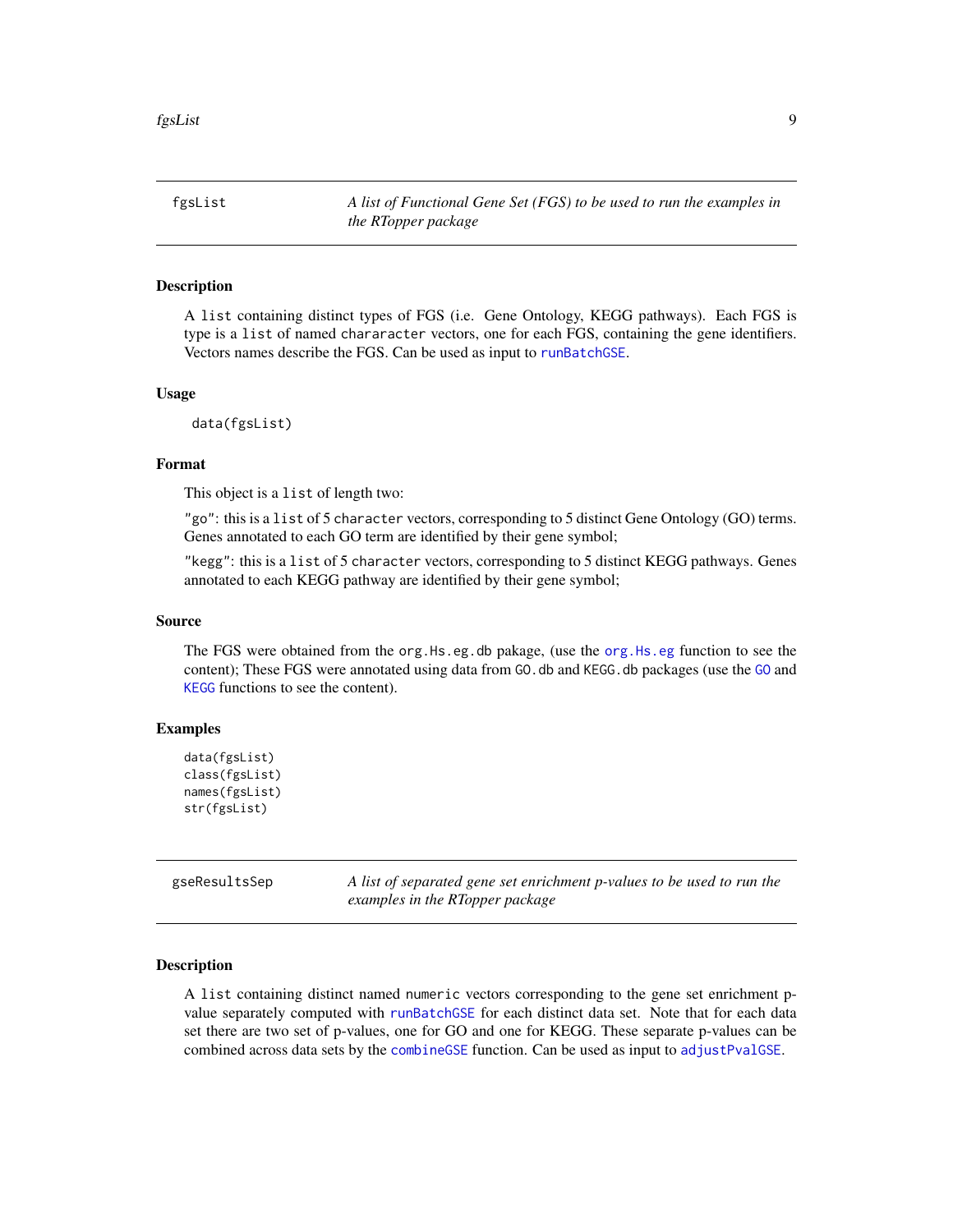#### <span id="page-9-0"></span>Usage

data(gseResultsSep)

#### Format

This object is a list of length four:

"dat.affy": a list of legnth two: "go" is a numeric vector of length 5, containing the p-values resulting from gene set enrichment analysis of 5 GO terms on Affymetrix gene expression data; "keg" is a numeric vector of length 5, containing the p-values resulting from gene set enrichment analysis of 5 KEGG pathways on Affymetrix gene expression data;

"dat.agilent": a list of legnth two: "go" is a numeric vector of length 5, containing the pvalues resulting from gene set enrichment analysis of 5 GO terms on Agilent gene expression data; "keg" is a numeric vector of length 5, containing the p-values resulting from gene set enrichment analysis of 5 KEGG pathways on Agilent gene expression data;

"dat.cnvHarvard": a list of legnth two: "go" is a numeric vector of length 5, containing the p-values resulting from gene set enrichment analysis of 5 GO terms on Harvard CNV data; "keg" is a numeric vector of length 5, containing the p-values resulting from gene set enrichment analysis of 5 KEGG pathways on Harvard CNV data;

"dat.cnvMskcc": a list of legnth two: "go" is a numeric vector of length 5, containing the pvalues resulting from gene set enrichment analysis of 5 GO terms on MSKCC CNV data; "keg" is a numeric vector of length 5, containing the p-values resulting from gene set enrichment analysis of 5 KEGG pathways on MSKCC CNV data;

#### Source

Computed using the [runBatchGSE](#page-11-1) function from the TCGA data contained in [sepScores](#page-13-1) and [fgsList](#page-8-1).

#### Examples

```
data(gseResultsSep)
class(gseResultsSep)
names(gseResultsSep)
str(gseResultsSep)
```
intScores *A list of genomic scores integrated across distinct data sets to be used to run the examples in the RTopper package*

#### Description

A list containing a named numeric vector corresponding to the genomic score resulting from the integration across distinct data set. These integrated gene-to-phenotype scores are computed by the [computeDrStat](#page-4-1) function. Can be used as input to [runBatchGSE](#page-11-1).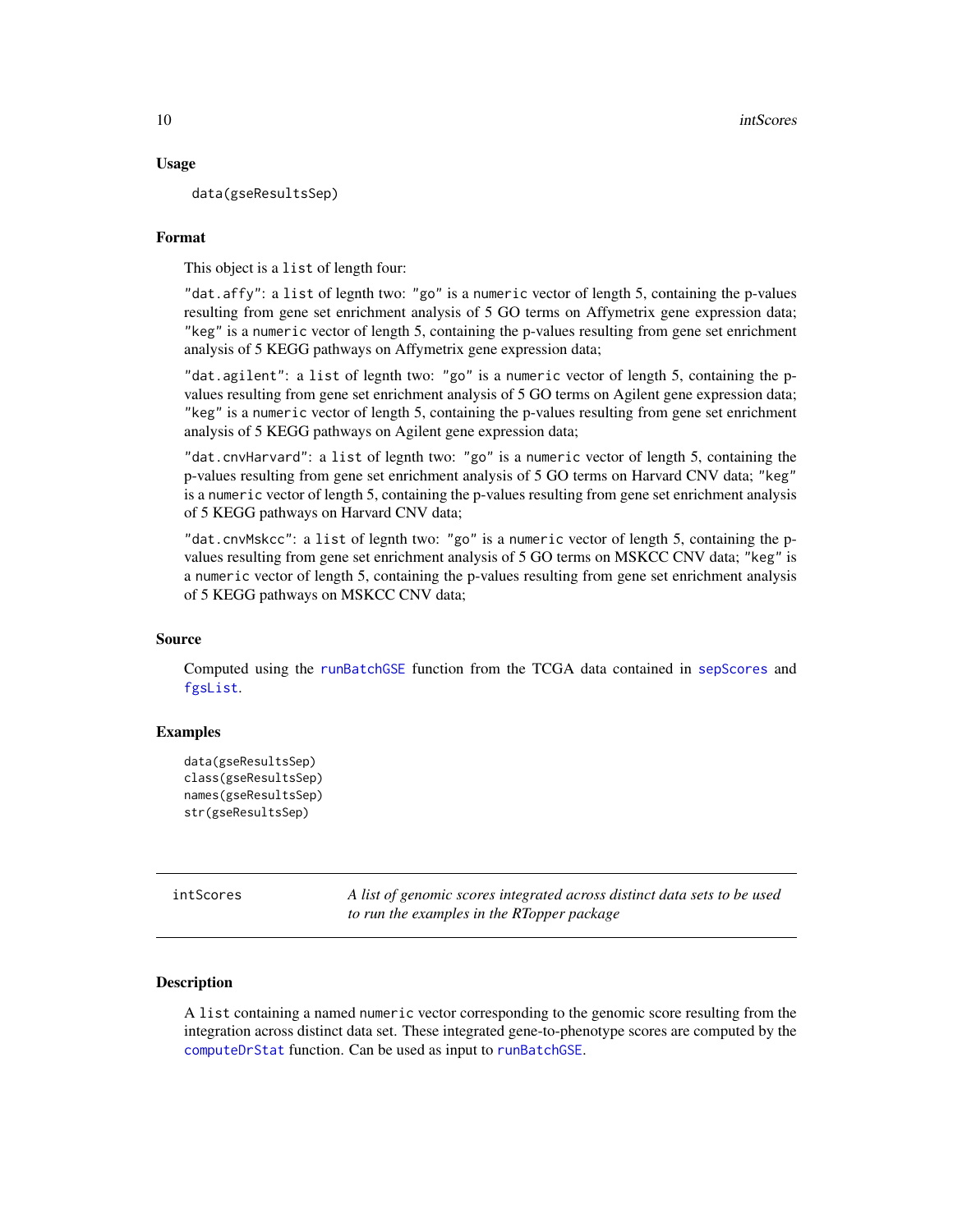#### <span id="page-10-0"></span>pheno and the state of the state of the state of the state of the state of the state of the state of the state of the state of the state of the state of the state of the state of the state of the state of the state of the

#### Usage

data(intScores)

#### Format

This object is a list of length one:

"integrated": a numeric vector of length 500, corresponding to the integrated phenotype association scores computed for each of the 500 genes used in the examples;

#### Source

Computed using the [computeDrStat](#page-4-1) function from the TCGA data contained in [dat](#page-7-1) and [pheno](#page-10-1).

#### Examples

```
data(intScores)
class(intScores)
names(intScores)
str(intScores)
```
<span id="page-10-1"></span>pheno *A test dataset for the RTopper package*

#### **Description**

A data.frame with 2 columns containing the phenotypic class indicator for the 95 patients analyzed and used in the examples. Can be used as input to [convertToDr](#page-5-1).

#### Usage

data(exampleData)

#### Format

This object is a data. frame with two columns:

"Sample": the first column contains the patients identifiers;

"Class": the second columns contain a numeric indicator (0 or 1) corresponding to the phenotypic class of each patient;

#### Source

The Cancer Genome Atlas (TCGA) project <http://cancergenome.nih.gov/>

#### References

The Cancer Genome Atlas (TCGA) Research Network. "Comprehensive genomic characterization defines human glioblastoma genes and core pathways". *Nature*, 2008, October 23; 455(7216): 1061-1068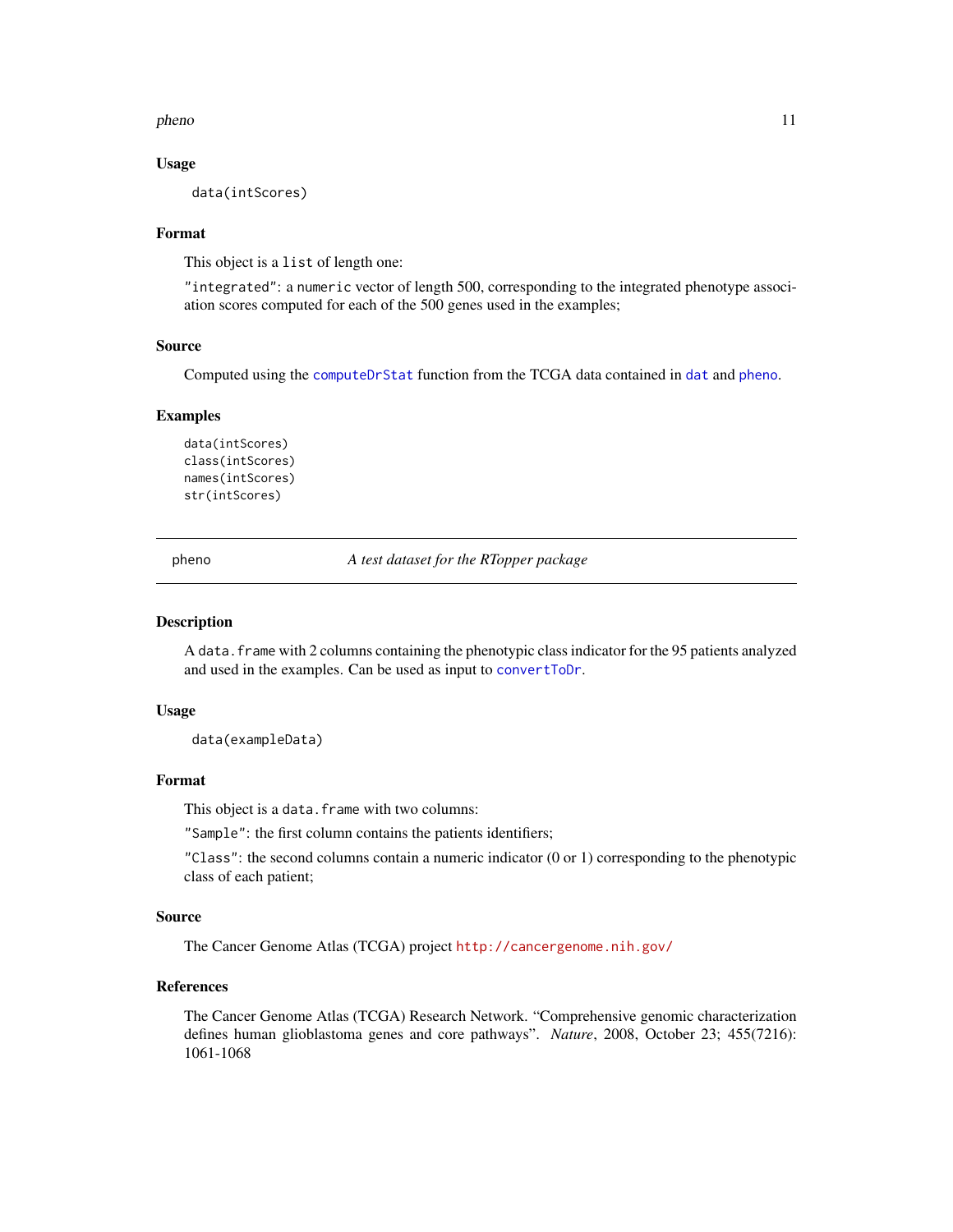#### Examples

```
data(exampleData)
class(pheno)
colnames(pheno)
str(pheno)
```
<span id="page-11-1"></span>runBatchGSE *To perform GSE analysis over multipple experiments and functional themes*

#### Description

The runBatchGSE function enables performing Gene Set Enrichment analysis over multiple ranking statistics and multiple lists of gene sets. By default this function is an interface to the [geneSetTest](#page-0-0) in the limma package, and most of the arguments passed to runBatchGSE are indeed passed to such lower level function. As an alternative the user can also define and pass to runBatchGSE a custom function, defining the ranking statistics and the gene set membership in the same way done for [geneSetTest](#page-0-0) (see Details below).

#### Usage

```
runBatchGSE(dataList, fgsList, ...)
```
#### Arguments

| dataList | a list containing the gene-to-phenotype scores to be used as ranking statistics in<br>the GSE analysis. This list is usually produced by running computeDrStat |
|----------|----------------------------------------------------------------------------------------------------------------------------------------------------------------|
| fgsList  | a list of FGS collection, in which each element is a list of character vectors, one<br>for each gene set                                                       |
| .        | additional arguments to be passed to lower level functions (see details below)                                                                                 |

#### Details

This function performs enrichment analysis for all the gene-to-phenotype scores (argument dataList) passed to it over a list of F unctional Gene Set (FGS) (argument fgsList), returning a p-value for each FGS. Additional arguments can be bassed to this function to modify the way the enrichment test is performed, as follows:

absolute logical, this specifies whether the absolute values of the ranking statistics should be used in the test (the default being TRUE)

gseFunc a function to perform GSE analysis. If not specified the default is the [geneSetTest](#page-0-0) function from the limma package. If a function is specified by the user, the membership of the analyzed genes to a FGS, and the ranking statistics must be defined in the same way this is done for [geneSetTest](#page-0-0), and the new function must return an integer (usually a p-value) (see the help for [geneSetTest](#page-0-0))

The following main arguments are used by [geneSetTest](#page-0-0):

<span id="page-11-0"></span>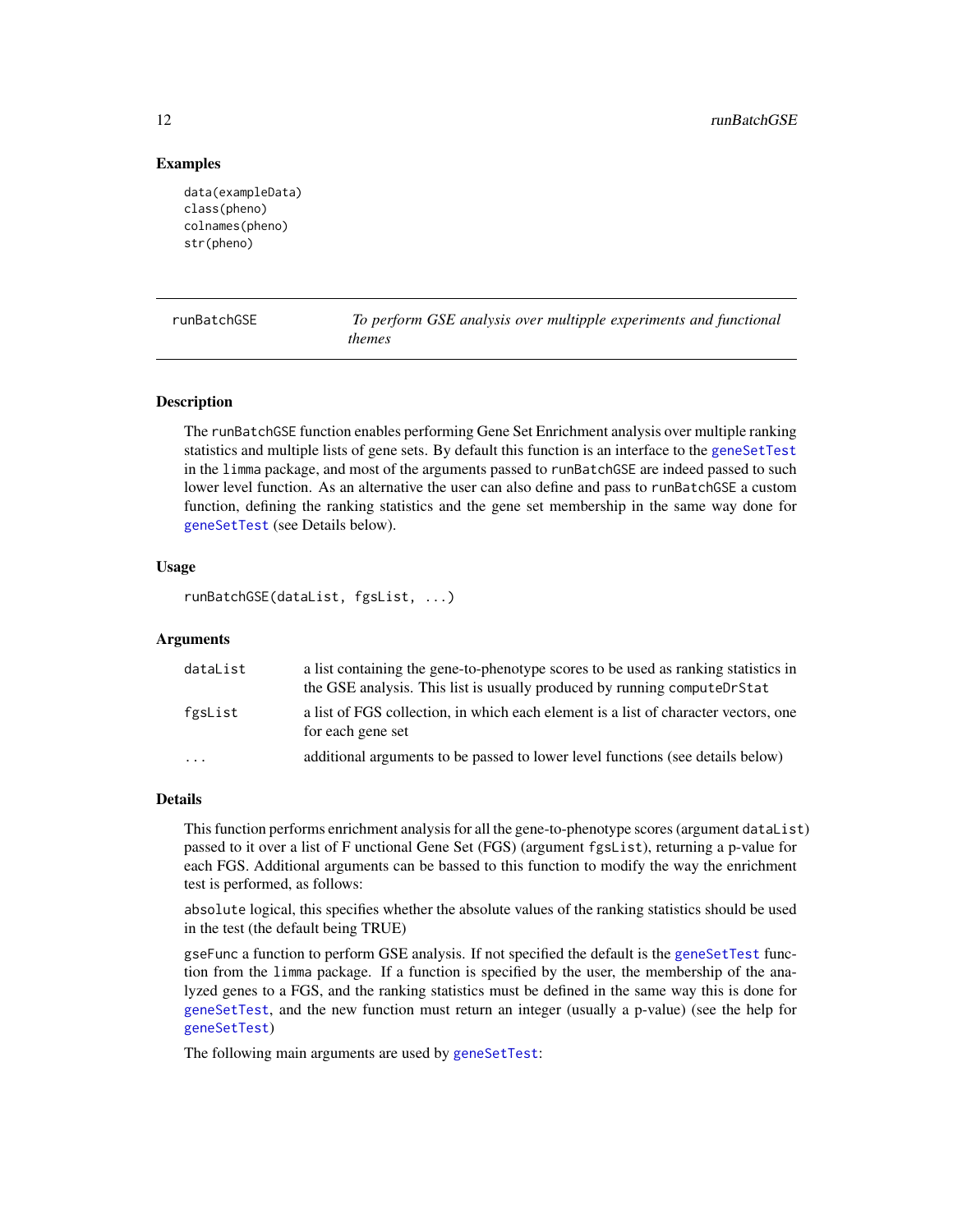#### runBatchGSE 13

type character, specifies the type of statistics used to rank the genes by geneSetTest: f for F-like statistics (default), t for t-like statistics, or auto for an educated guess

alternative character, defines the alternative with the following possible options: mixed (default), either, up or down, two.sided, greater, or less

ranks.only logical, if TRUE (default) only ranks will be used by geneSetTest

nsim numeric, the number of randomly selected sets of genes to be used in simulations to compute the p-value

#### Value

The output is a list of lists containing the set of enrichment results for all gene-to-phenotype scores and FGS collections used as input.

#### Author(s)

Luigi Marchionni <marchion@jhu.edu>

#### References

Svitlana Tyekucheva, Luigi Marchionni, Rachel Karchin, and Giovanni Parmigiani. "Integrating diverse genomic data using gene sets." Manuscript submitted.

#### Examples

###require limma to run the example require(limma)

###load integrated gene-to-phenotype scores data(intScores)

###load separate gene-to-phenotype scores data(sepScores)

###load list of functional gene sets data(fgsList)

###run GSE analysis in batch with default parameters gseABS.int <- runBatchGSE(dataList=intScores, fgsList=fgsList)

```
###run GSE analysis in batch with alternative parameters
gseABS.sep <- runBatchGSE(dataList=sepScores, fgsList=fgsList, absolute=FALSE, type="t", alternative="up")
```
###run GSE analysis in batch passing an enrichment function gseUP.int.2 <- runBatchGSE(dataList=intScores, fgsList=fgsList, absolute=FALSE, gseFunc=wilcoxGST, alternative="up")

```
###define and use a new enrichment function
gseFunc <- function (selected, statistics, threshold) {
diffExpGenes <- statistics > threshold
tab <- table(diffExpGenes, selected)
```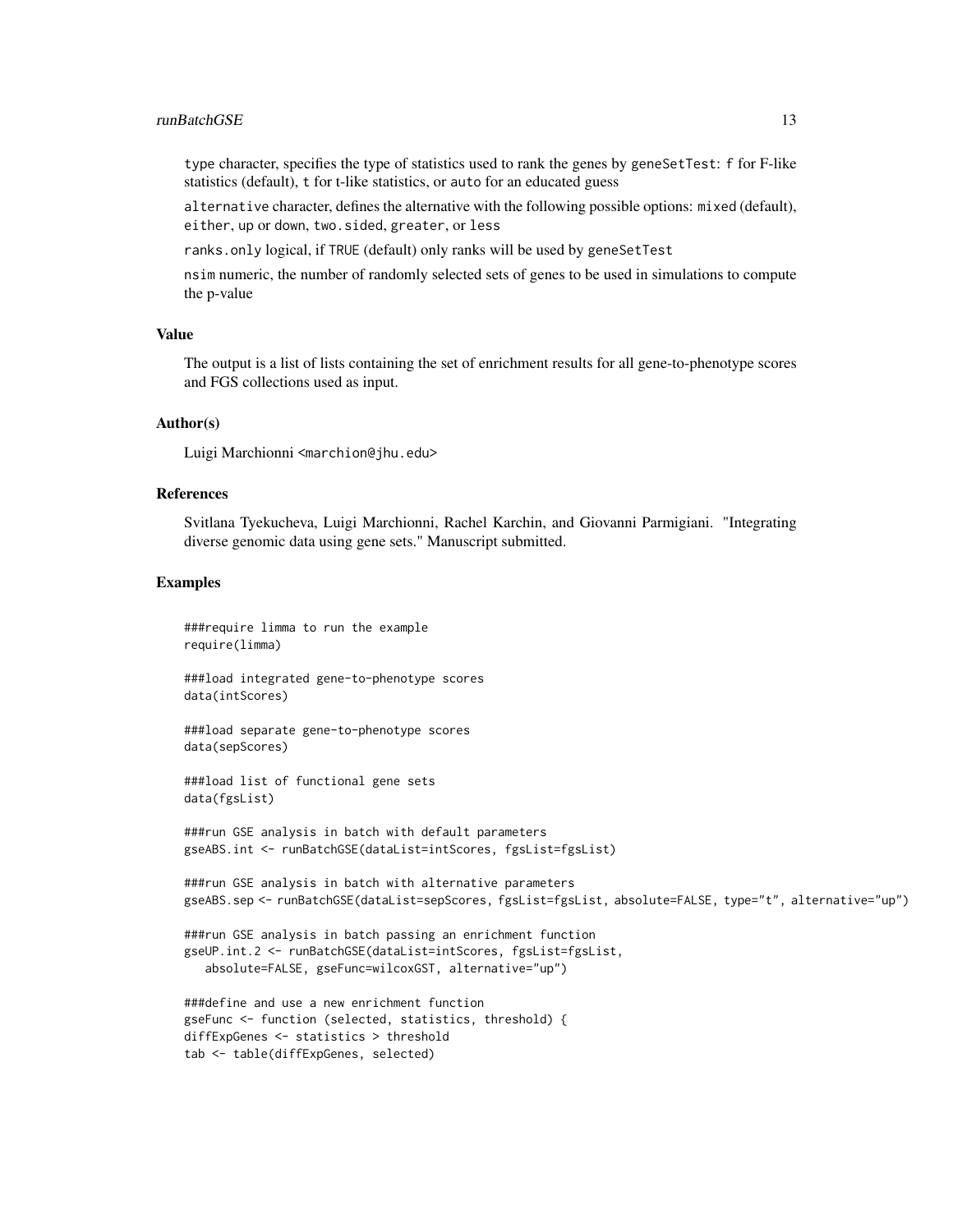<span id="page-13-0"></span>14 sepScores

```
pVal <- fisher.test(tab)[["p.value"]]
}
gseUP.sep.2 <- runBatchGSE(dataList=sepScores, fgsList=fgsList,
absolute=FALSE, gseFunc=gseFunc, threshold=7.5)
```
<span id="page-13-1"></span>sepScores *A list of separate gene-to-phenotype association scores, obtained indipendently for each distinct data set to be used to run the examples in the RTopper package*

#### Description

A list containing distinct named numeric vectors corresponding to the gene-to-phenotype association scores resulting from the sepatate analysis of each data set. These separate gene-to-phenotype scores are compurted by [computeDrStat](#page-4-1) function. Can be used as input to [runBatchGSE](#page-11-1).

#### Usage

data(sepScores)

#### Format

This object is a list of length four, one element for data set:

"dat.affy": a numeric vector of length 500, corresponding to the sepatate phenotype association scores computed for Affymetrix gene expression data;

"dat.agilent": a numeric vector of length 500, corresponding to the separate phenotype association scores computed for Agilent gene expression data;

"dat.cnvHarvard": a numeric vector of length 500, corresponding to the separate phenotype association scores computed for Harvard CNV data;

"dat.cnvMskcc": a numeric vector of length 500, corresponding to the separate phenotype association scores computed for the MSKCC CNV data;

#### Source

Computed using the [computeDrStat](#page-4-1) function from the TCGA data contained in [data](#page-0-0).

#### Examples

```
data(sepScores)
class(sepScores)
names(sepScores)
str(sepScores)
```